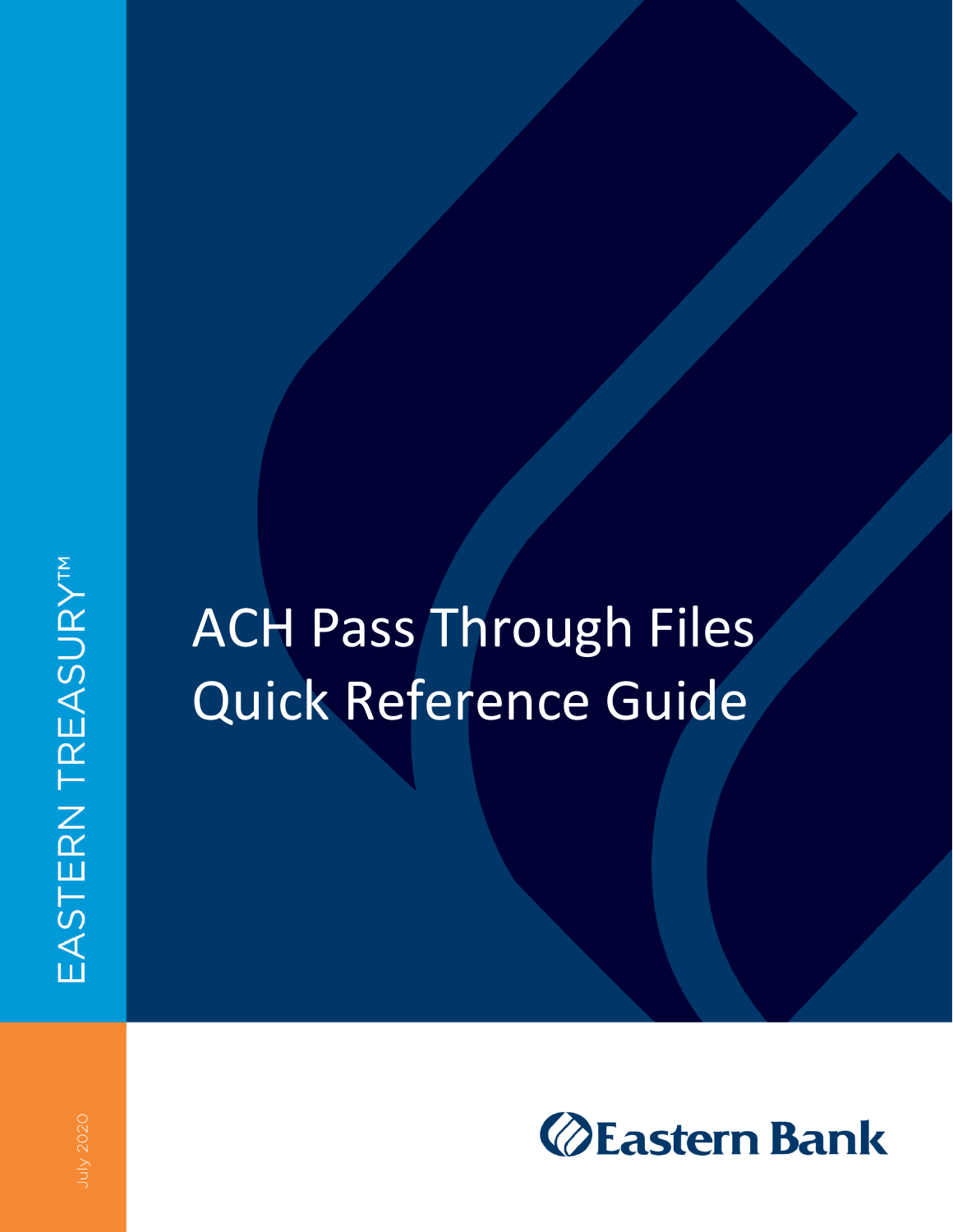# **ACH PASS THROUGH FILES**

ACH transactions can be originated using the Pass Through method if a NACHA formatted file can be produced from your internal accounting system. One or multiple batches of transactions can be included in the same Pass Through File.

#### **UPLOADING A PASS THROUGH FILE:**

**1.** Navigate to Payments & Transfers > Payment Management to access the Payment Center.

| <b><i><u>OEastern Bank</u></i></b> | Home | Payments & Transfers                                     | Reporting | <b>Administration &amp; Settings</b> |
|------------------------------------|------|----------------------------------------------------------|-----------|--------------------------------------|
| Home                               |      | <b>Payment Management</b><br><b>Transfers Management</b> |           |                                      |
|                                    |      | <b>Stop Payments</b>                                     |           |                                      |
| <b>Notifications</b>               |      | <b>Check Inquiry</b>                                     |           |                                      |
|                                    |      | <b>Positive Pay</b>                                      |           |                                      |
| A                                  |      | Wire Cut Off Time Moves to 4:30 PM on July 6             | More V    |                                      |

**2.** From the Payments List View choose **File Import.**



- **3.** In the Format Section choose the radio button next to NACHA File Import.
- **4.** Choose **Pass-Through** for Import Method.
- **5.** Scroll down to the File section and click **Choose File.**

| <b>ØEastern Bank</b>  |                                                                                 | Home    | <b>Payments &amp; Transfers</b>                                                                                                                        | Reporting           | <b>Administration &amp; Settings</b> |                          |
|-----------------------|---------------------------------------------------------------------------------|---------|--------------------------------------------------------------------------------------------------------------------------------------------------------|---------------------|--------------------------------------|--------------------------|
|                       | <b>File Import</b>                                                              |         |                                                                                                                                                        |                     |                                      |                          |
| <b>File Import</b>    |                                                                                 |         |                                                                                                                                                        |                     |                                      |                          |
| <b>Format Section</b> |                                                                                 |         |                                                                                                                                                        |                     |                                      |                          |
|                       | <b>Format Name</b>                                                              |         |                                                                                                                                                        | <b>Description</b>  |                                      | <b>Payment Type</b>      |
| $\circledcirc$        | <b>NACHA File Import</b>                                                        |         |                                                                                                                                                        | <b>NACHA Format</b> |                                      | <b>NACHA File Import</b> |
| $\circ$               | Payroll                                                                         |         |                                                                                                                                                        | Payroll             |                                      | <b>Consumer Payments</b> |
|                       | O Individual Batches <b>@ Pass-Through</b><br>* Import as Confidential Payments |         | No - All payment details will be visible to all users<br>O Yes - Beneficiary / Receiver details will only be visible to users with Confidential access |                     |                                      |                          |
| <b>File Section</b>   |                                                                                 |         |                                                                                                                                                        |                     |                                      |                          |
|                       | □ Load the file in test mode.                                                   |         |                                                                                                                                                        |                     |                                      |                          |
| * Select Import File  |                                                                                 |         |                                                                                                                                                        |                     |                                      |                          |
|                       | Choose File No file chosen                                                      |         |                                                                                                                                                        |                     |                                      |                          |
|                       | <b>File Import</b>                                                              | Refresh | Cancel                                                                                                                                                 |                     |                                      |                          |
|                       |                                                                                 |         |                                                                                                                                                        |                     |                                      |                          |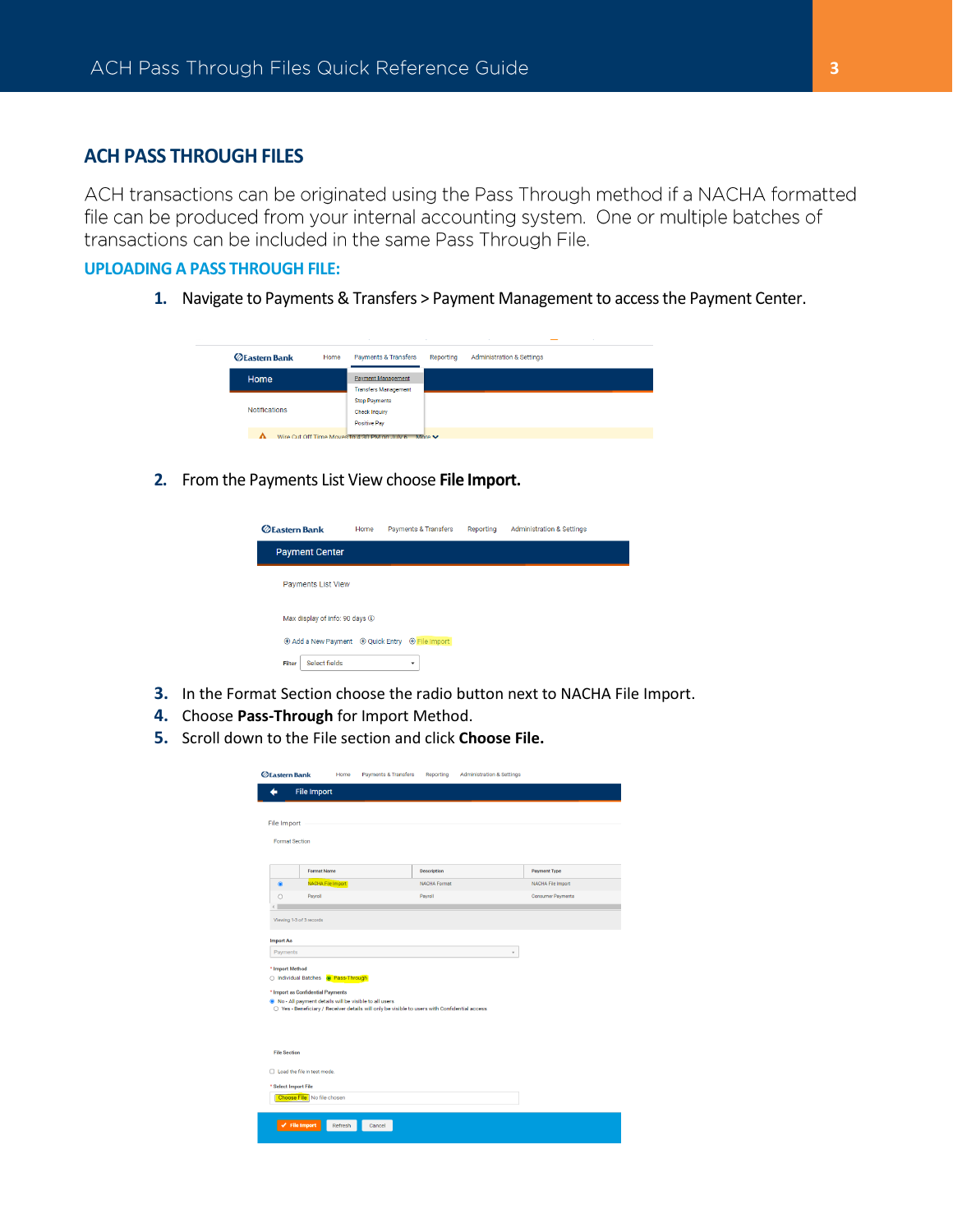- **6.** A file search window will open, search for the appropriate ACH File to Import.
- **7.** Click Open and the chosen file will populate in the File Section, then click **Choose File**.
- **8.** Click **File Import.**

| O Open                                                                                              |                                                                                                                                                               |              |                                                                                                                      | $\times$                                                                    |
|-----------------------------------------------------------------------------------------------------|---------------------------------------------------------------------------------------------------------------------------------------------------------------|--------------|----------------------------------------------------------------------------------------------------------------------|-----------------------------------------------------------------------------|
| > This PC > Desktop<br>$\leftarrow$<br>$\rightarrow$<br>$~\cdot~$ 1                                 |                                                                                                                                                               | $\sim~5$     | Search Desktop                                                                                                       | $\varphi$                                                                   |
| New folder<br>Organize v                                                                            |                                                                                                                                                               |              | $\mathbb{R}^n \rightarrow \mathbb{R}$<br>$\Box$                                                                      | $\bullet$                                                                   |
| $\vee$ <b>x</b> Quick access<br>Desktop<br>Downloads<br>Documents<br><b>Dictionar</b><br>File name: | $\hat{\phantom{a}}$<br>Name<br>Training<br>$\mathcal{R}$<br>Templates<br>À.<br><b>DGB Ticket Attachments</b><br><b>ACH-Same Day</b><br>÷<br>$\rightarrow$ v c | $\checkmark$ | Date modified<br>6/11/2020 4:53 PM<br>6/9/2020 4:28 PM<br>6/9/2020 12:15 PM<br>3/17/2020 3:10 PM<br><b>All Files</b> | Typi <sup>A</sup><br>File<br>File<br>File<br>File v<br>$\,$<br>$\checkmark$ |
|                                                                                                     |                                                                                                                                                               |              | Cancel<br>Open                                                                                                       |                                                                             |
| <b>File Section</b><br>Load the file in test mode.<br>n                                             |                                                                                                                                                               |              |                                                                                                                      |                                                                             |
| * Select Import File                                                                                |                                                                                                                                                               |              |                                                                                                                      |                                                                             |
| <b>Choose File DirDepTest.txt</b>                                                                   |                                                                                                                                                               |              |                                                                                                                      |                                                                             |
| $\sqrt{\phantom{a}}$ File Import                                                                    | Refresh<br>Cancel                                                                                                                                             |              |                                                                                                                      |                                                                             |

**9.** The file will upload, and a system message will display with a Job ID.

| <b>Payments List View</b> |                                                   |                 | 娄 |
|---------------------------|---------------------------------------------------|-----------------|---|
|                           | √ SuccessFile queued for import. Job ID is 88431. | $\land$ Details |   |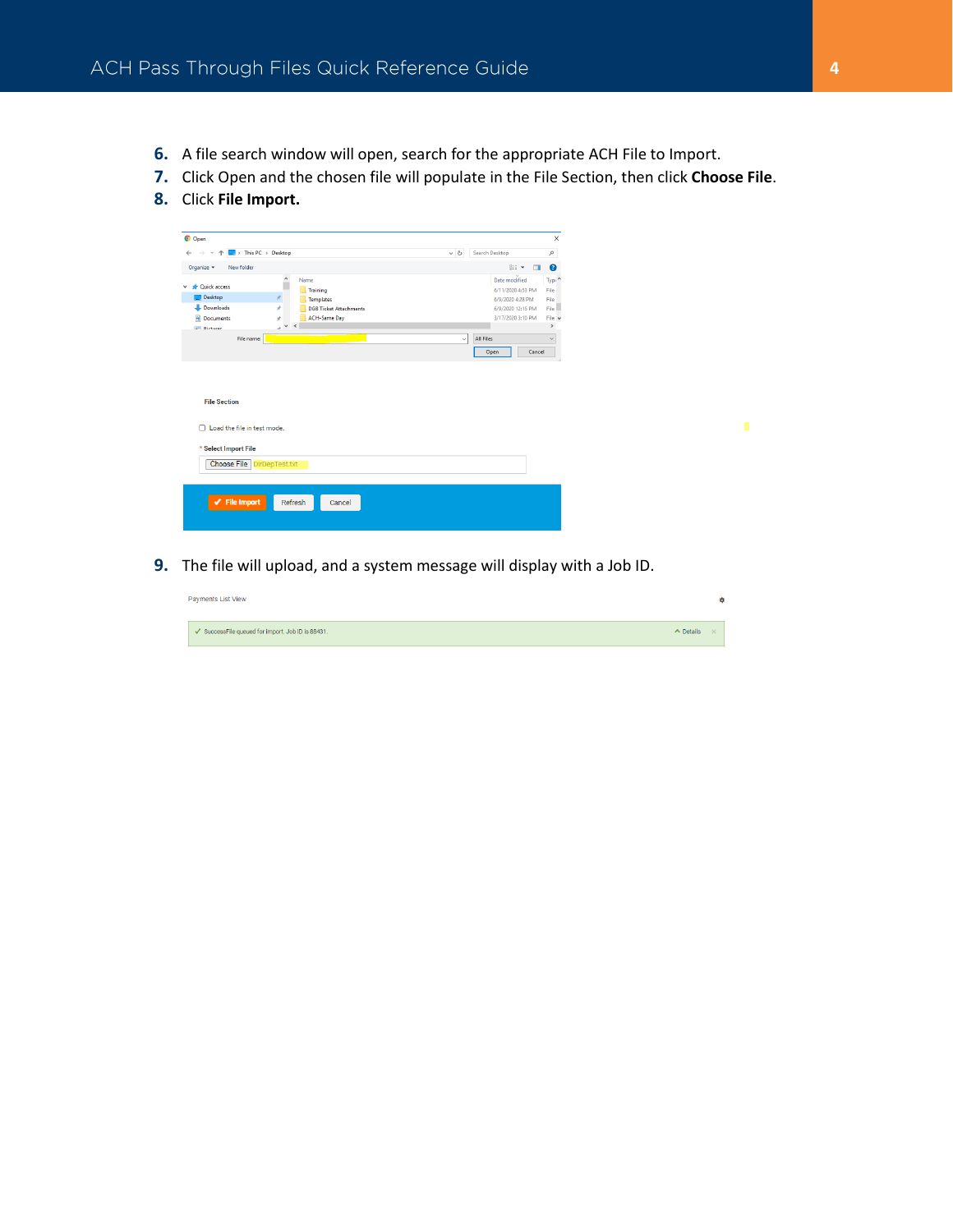### **REVIEWING A PASS THROUGH FILE:**

- **10.** Navigate to Administration & Settings > Import > File Import History to review the imported file.
	- a. If the file contains errors, the status will show as **Needs Repair.**
		- b. If there are no issues with the file, the status will be **Entered.**

| <b>OEastern Bank</b>    | Payments & Transfers<br>Home | Reporting                      | Administration & Settings                      |                     |             |           |            | MARIANNE ROBBINS      | Lest Login: 06/30/2020 02:50 PM |
|-------------------------|------------------------------|--------------------------------|------------------------------------------------|---------------------|-------------|-----------|------------|-----------------------|---------------------------------|
| <b>Import</b>           |                              |                                | User Maintenance<br>Preferences                |                     |             |           |            | Add Widget            |                                 |
| File Import History     |                              |                                | Payee Center<br><b>Import</b><br>Alerts Center |                     |             |           |            |                       | ۰                               |
| Re Export & Print       |                              |                                | Audit Information                              |                     |             |           |            | C 06/30/2020 03:10 PM |                                 |
| Select fields<br>Filter | ٠                            |                                |                                                |                     |             |           |            |                       | All imports -                   |
| Actions                 | <b>Import Date</b>           | File Name                      |                                                | Status              | Import Type | Processed | Created    | Rejected              | ió.                             |
| View                    | 06/30/2020 15:00:14          | DirDepTest.txt                 |                                                | <b>Needs Repair</b> | ACH         | 810       | $^{\circ}$ | 798                   |                                 |
| View                    | 05/13/2020 08:25:23          | Prod GL File Test 5112020 tist |                                                | Entered             | ACH         |           |            | $\alpha$              | 0                               |

**11.** Files in a **Needs Repair** status can be reviewed to indicate what the file errors are.

- a. Review the Status column
	- i. A status of **Warning** will NOT prevent the file from processing but provides information of noncompliant file formatting.
	- ii. A status of **Rejected** will PREVENT the file from processing and require repair.
- b. Files cannot be repaired within Eastern Treasury.
- c. Return to the original source system to make corrections and upload the corrected file.
- d. Click **View** next to the file in the list to review the errors.

| v<br><b>Failed Records (7)</b> |               |             |                 |                                                                      |                     |
|--------------------------------|---------------|-------------|-----------------|----------------------------------------------------------------------|---------------------|
| <b>Be Export B Print</b>       |               |             |                 |                                                                      |                     |
| Record No.                     | <b>Job ID</b> | Import Type | Status          | Reason                                                               | $\ddot{\mathbf{O}}$ |
|                                | <b>MA31</b>   | <b>ACH</b>  | Warning         | Immediate Origin first character must be blank.                      |                     |
| $\overline{z}$                 | 88431         | <b>ACH</b>  | Rejected        | Comp Name, ID, Entry Class, and/or Entry Desc are missing or invali- |                     |
| $\overline{2}$                 | 88431         | ACH         | <b>Rejected</b> | Your entitlements prevent the import of this batch.                  |                     |
| $\bar{z}$                      | 88431         | <b>ACH</b>  | Warning         | Company Name in file does not match ACH Company Name in the a        |                     |
| $\overline{2}$                 | 88431         | ACH         | Warning         | The payment type is not valid.                                       |                     |
| 793                            | 88431         | <b>ACH</b>  | Rejected        | Unable to validate effective date.                                   |                     |
| 800                            | 88431         | ACH         | Warning         | Block Count does not equal the number of blocks of data found in th  |                     |

**12.** Files in an **Entered** status are ready to be Approved and will appear in the File Import History and the Payment List View.

| <b>OEastern Bank</b>                                                       | Payments & Transfers<br>Home | Reporting                      | Administration & Settings                                    |              |             |           |         | MARIANNE ROBBINS<br>Last Login: 06/30/2020 02:50 PM |                    |
|----------------------------------------------------------------------------|------------------------------|--------------------------------|--------------------------------------------------------------|--------------|-------------|-----------|---------|-----------------------------------------------------|--------------------|
| <b>Import</b>                                                              |                              |                                | User Maintenance<br>Preferences                              |              |             |           |         | Add Widget                                          |                    |
| File Import History<br><b>Re Export A Print</b><br>Filter<br>Select fields | ٠                            |                                | Payee Center<br>Import<br>Alerts Center<br>Audit Information |              |             |           |         | C 06/30/2020 03:10 PM                               | ۰<br>All imports + |
| Actions                                                                    | Import Date                  | File Name                      |                                                              | Status       | Import Type | Processed | Created | Rejected                                            | ide.               |
| View                                                                       | 06/30/2020 15:00:14          | DirDepTest.txt                 |                                                              | Needs Repair | ACH         | 810       | o       | 798                                                 |                    |
| View                                                                       | 05/13/2020 08:25:23          | Prod GL File Test 5112020 tist |                                                              | Entered      | ACH         |           |         | ø                                                   | $\circ$            |